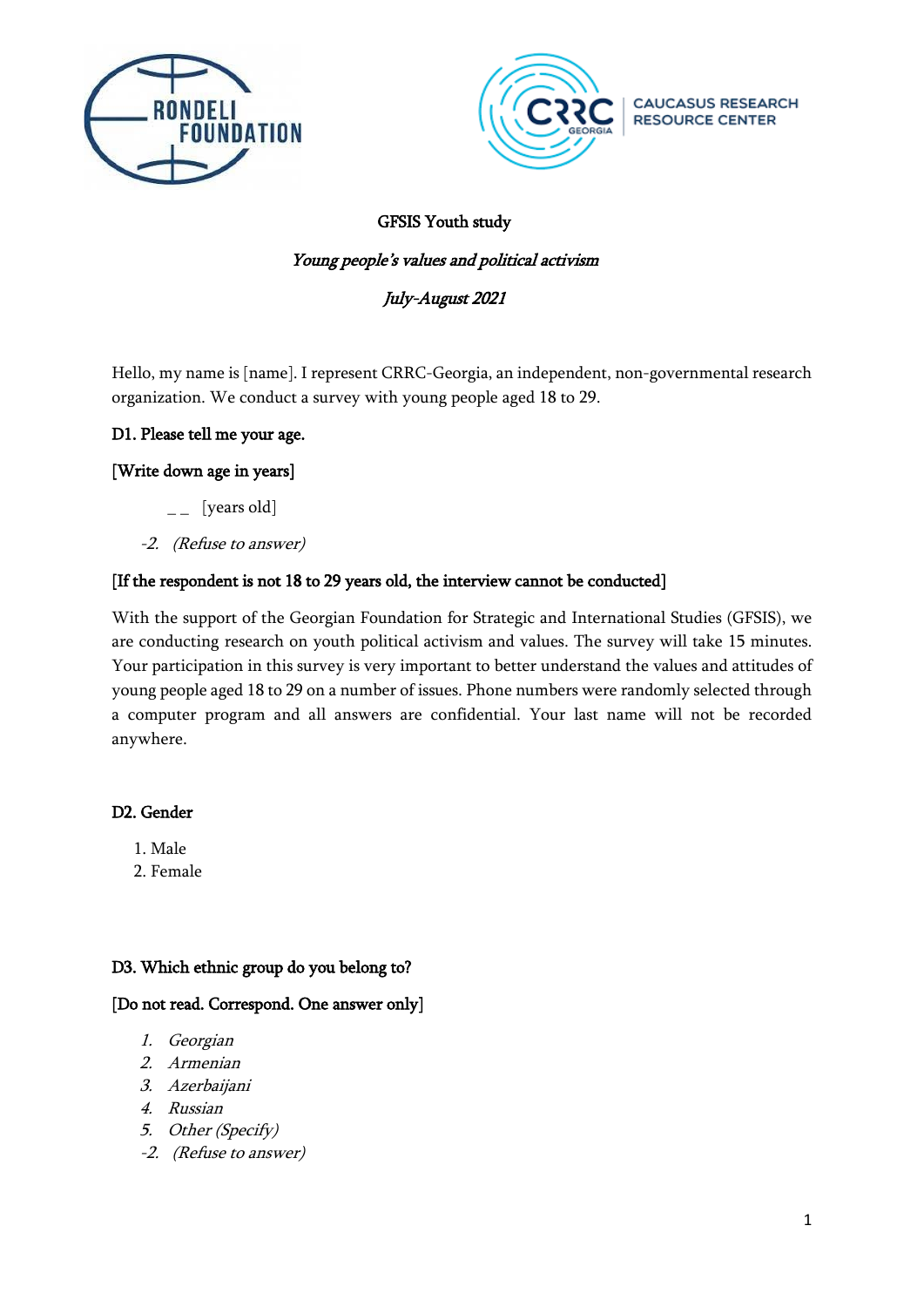#### D4. In which region of Georgia have you lived mostly during the last six months?

[Do not read. Accept only one answer]

| Tbilisi                         | 1              | $\rightarrow$ Skip to D6 |
|---------------------------------|----------------|--------------------------|
|                                 |                |                          |
| Adjara                          | $\overline{2}$ |                          |
| Guria                           | 3              |                          |
| Samegrelo-Zemo Svaneti          | 4              |                          |
| Imereti                         | 5              |                          |
| Racha-Lechkhumi - Kvemo Svaneti | 6              |                          |
| Shida Kartli                    | 7              |                          |
| Samtskhe-Javakheti              | 8              |                          |
| Kvemo Kartli                    | 9              |                          |
| Mtskheta-Mtianeti               | 10             |                          |
| Kakheti                         | 11             |                          |
| Other (Specify)                 | 12             |                          |

#### D5. Where have you lived mostly during the last 6 months?

[Accept only one answer]

- 1. Urban
- 2. Small town
- 3. Rural

D6. What is the highest level of education you have achieved to date?

[Interviewer! Read out the answer options. Accept only one answer.]

|                | Incomplete secondary education or lower                 |
|----------------|---------------------------------------------------------|
| $\overline{2}$ | Completed secondary education                           |
| 3              | Secondary technical education / vocational education    |
| 4              | Incomplete higher education/Student                     |
| 5.             | Completed higher education (BA, MA, or a 5-year degree) |
| 6              | Doctoral or scientific degree                           |
| $-1$           | (Don't know)                                            |
| $-2$           | (Refuse to answer)                                      |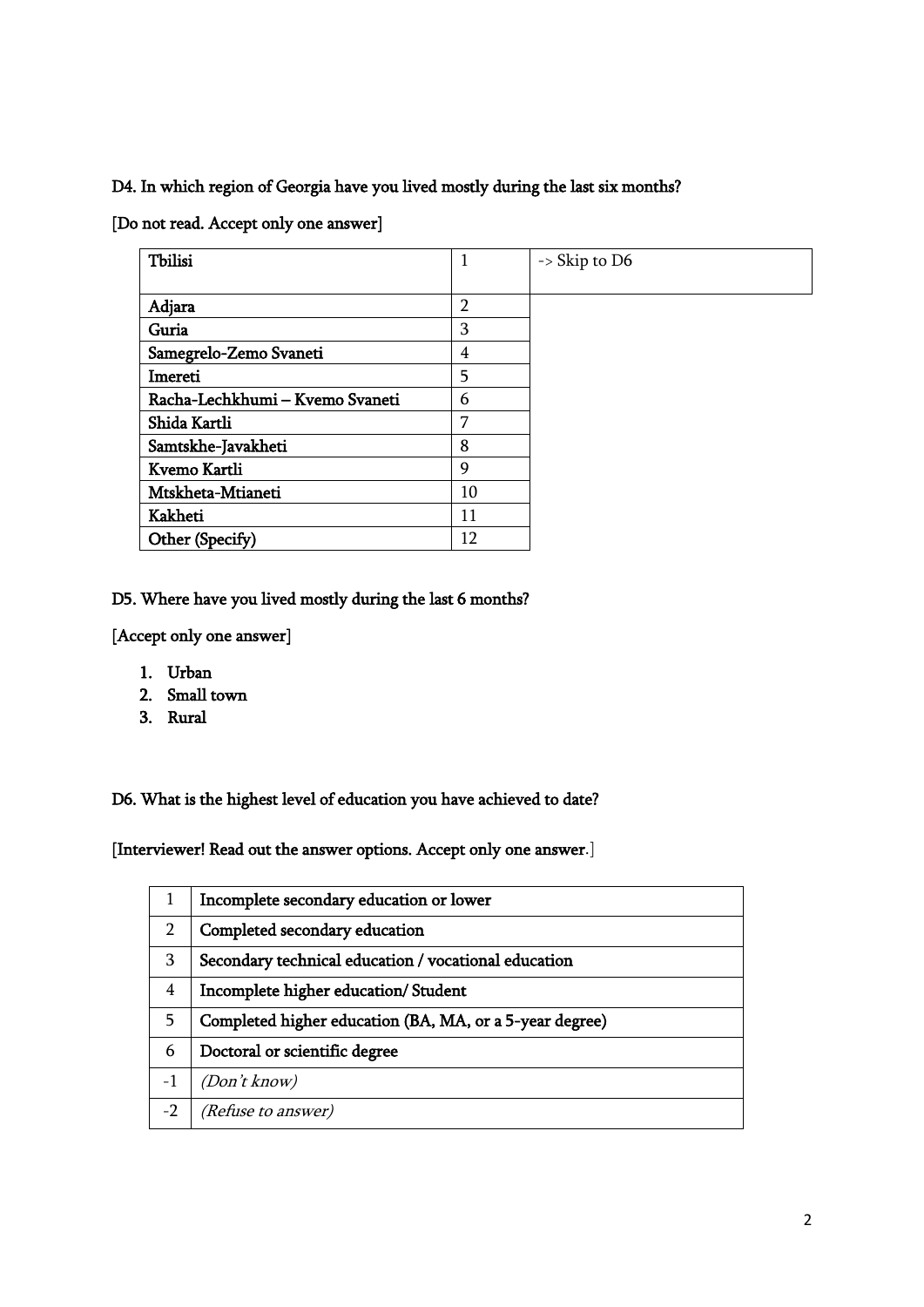### D7. Which religion or denomination, if any, do you consider yourself belong to?

[Do not read out. Correspond. Accept only one answer.]

| 1              | Orthodox Church                                                    |
|----------------|--------------------------------------------------------------------|
| $\overline{2}$ | Armenian Apostolic Church                                          |
| 3              | Islam                                                              |
| $\overline{4}$ | Catholic Church                                                    |
| 5              | Protestant Church                                                  |
| 6              | Other Christian Church or group (Jehovah's Witness, Mormons, etc.) |
| 7              | Judaism                                                            |
| 8              | Other (specify)                                                    |
| $-5$           | (None)                                                             |
| $-1$           | (Don't know)                                                       |
| $-2$           | <i>(Refuse to answer)</i>                                          |

## D8. Apart from special occasions such as weddings and funerals, about how often do you attend religious services nowadays?

[Interviewer! Read out the answer options. Accept only one answer.]

| 1             | Once a week or more often              |
|---------------|----------------------------------------|
| $\mathcal{P}$ | At least once a month                  |
| 3             | Only on special religious holidays     |
| 4             | Less often                             |
| 5             | <b>Never</b>                           |
| $-5$          | (No religious services in my religion) |
| $-1$          | (Don't know)                           |
| $-2$          | (Refuse to answer)                     |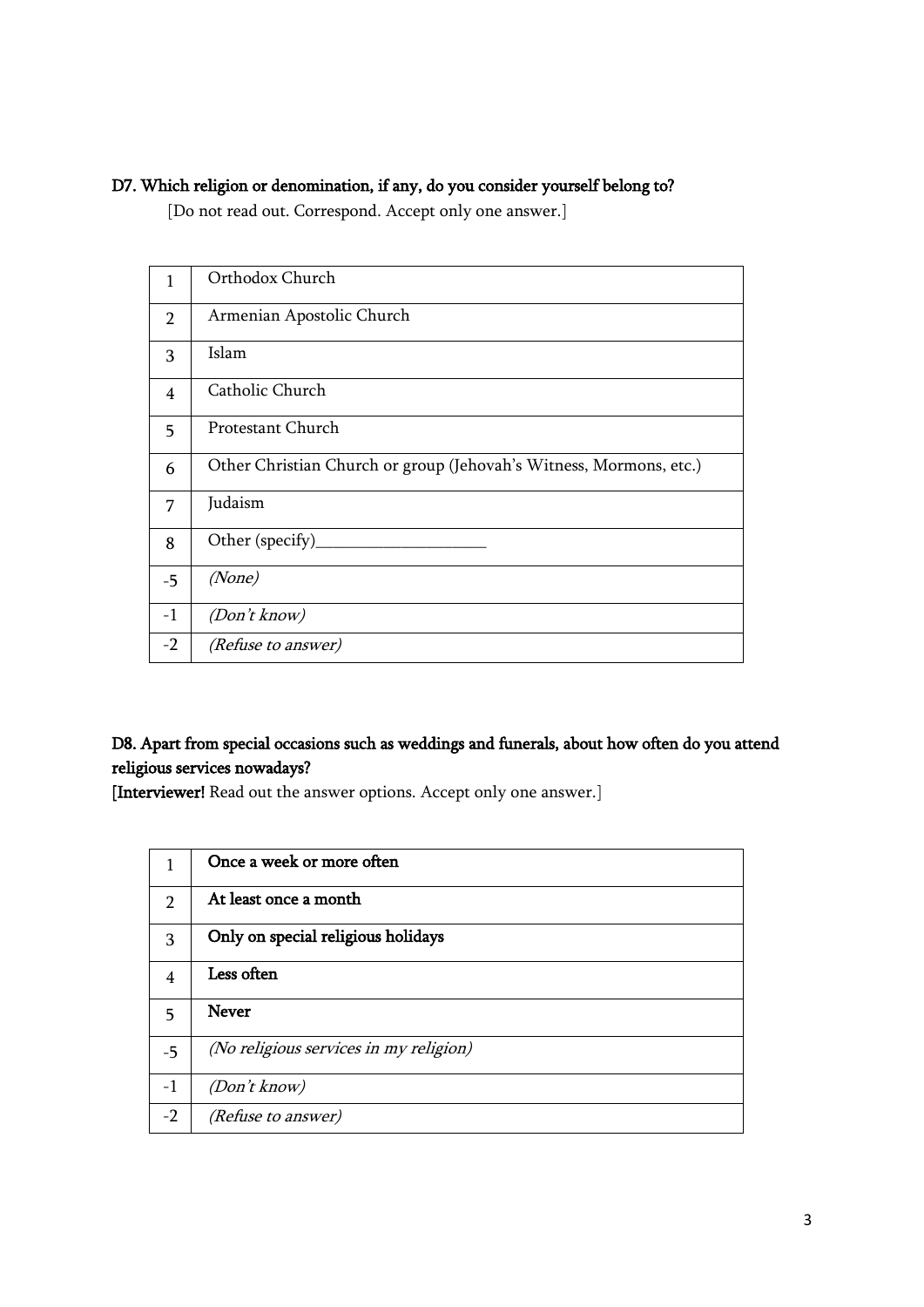#### D9. Are you currently employed?

[Please think of any type of employment that brings monetary income. It can be a full-time or part-time employment, self-employment or hired worker. Selling agricultural products if it brings monetary income, also counts as employment]

| Yes                       |   |
|---------------------------|---|
| No                        |   |
| (Don't know)              | - |
| <i>(Refuse to answer)</i> |   |

### Young people's political activism and values

1. In your opinion, to what extent are young people involved in political processes today in Georgia? [Read out]

| Fully involved            |    | Skip to question 3 |
|---------------------------|----|--------------------|
| Partially involved        |    |                    |
| Not so much involved      |    |                    |
| Not at all involved       |    |                    |
| (Don't know)              | -1 | Skip to question 3 |
| <i>(Refuse to answer)</i> |    |                    |

2. In your opinion, what is/are the reason(s) young people are not involved in political processes? [Read out, accept up to three answers]

| Young people are not interested in politics                                                    |   |
|------------------------------------------------------------------------------------------------|---|
| There are no young politicians and youth parties in Georgia                                    | 2 |
| Because of the pandemic                                                                        | 3 |
| Young people have other things to worry about (e.g., study, job, etc)                          | 4 |
| Politics is perceived negatively by young people (e.g., politics is a dirty business, only     | 5 |
| people not succeeding in other fields do politics, politics is unsuitable for a normal person, |   |
| etc.)                                                                                          |   |
| Young people have no hope that the situation will improve (e.g., there is no hope for          | 6 |
| Georgia, no one cares about the people, we won't be able to change anything anyways,           |   |
| etc.                                                                                           |   |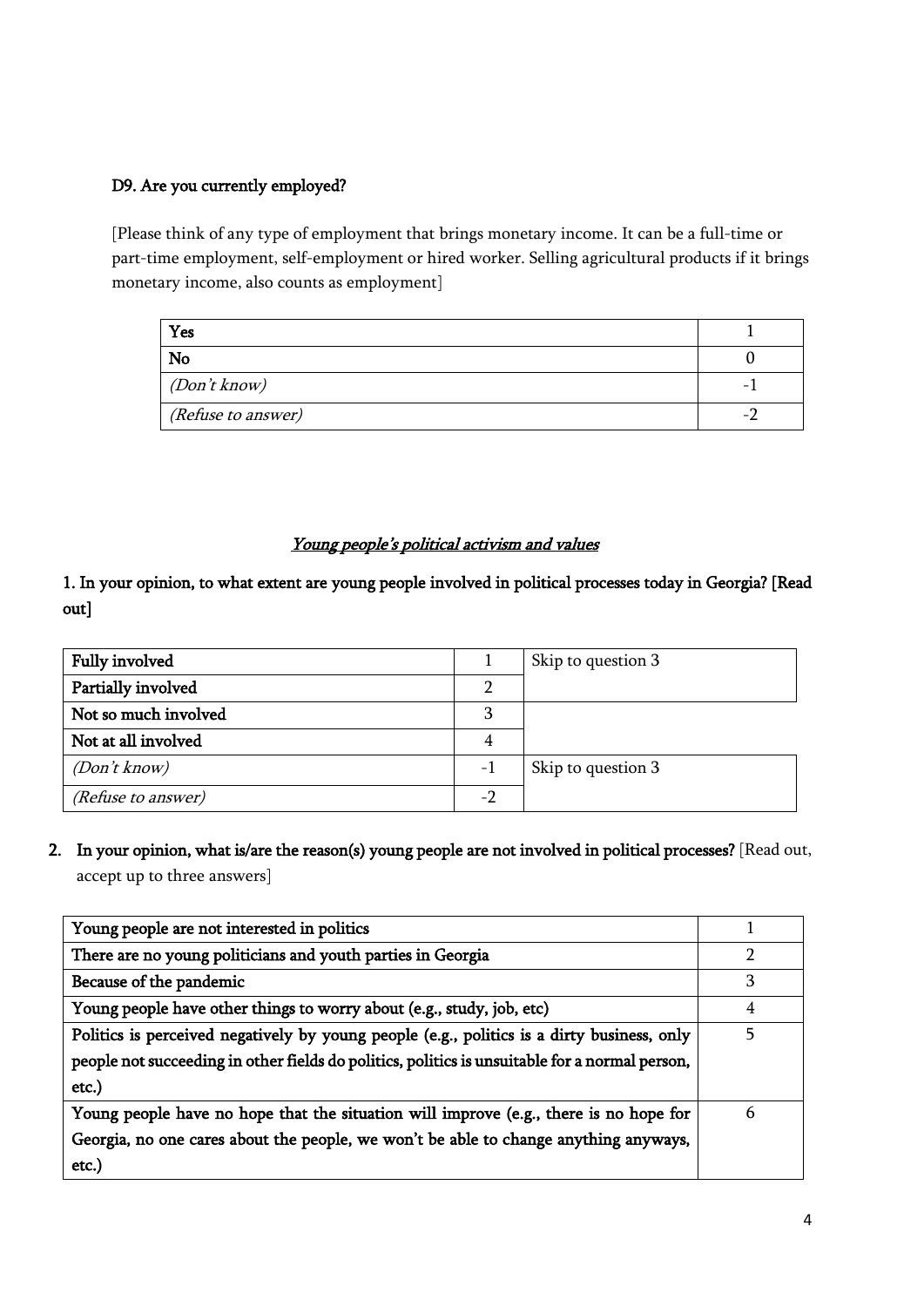| Young people do not like any of the parties                                   |  |
|-------------------------------------------------------------------------------|--|
| Political party campaigns are not oriented on getting young people interested |  |
| Other (specify)                                                               |  |
| (Don't know)                                                                  |  |
| <i>(Refuse to answer)</i>                                                     |  |

3. In your opinion, in which cases do young people in Georgia express their opinion by going to rallies? [Read out. Accept all answers.]

| In case of issues related to Russian occupation                          |      |
|--------------------------------------------------------------------------|------|
| In cases of pro-Russian actions (e.g., Gavrilov's visit)                 |      |
| In case of restriction of human rights or freedom (e.g., Basiani events) | З    |
| In case of election fraud                                                | 4    |
| In case of severe social or economic problems                            |      |
| In case of environmental pollution or other environmental issues         |      |
| Other (specify)                                                          |      |
| [do not read] (Young people are going to rallies in all cases)           | $-4$ |
| [do not read] (Young people are going to rallies in no cases)            | -5   |
| (Don't know)                                                             | $-1$ |
| <i>(Refuse to answer)</i>                                                | $-2$ |

## 4. Are you personally involved in political or civil processes in the following form [read out]:

|   |                                                                | Yes | No.      | (Don't) | (Refuse to |
|---|----------------------------------------------------------------|-----|----------|---------|------------|
|   |                                                                |     |          | know)   | answer)    |
|   | Member of a political party                                    |     | 0        | $-1$    | $-2$       |
| 2 | Member of a youth movement                                     |     | $\Omega$ | $-1$    | $-2$       |
| 3 | Civil activist (e.g., participating in solving problems in the |     | 0        | $-1$    | $-2$       |
|   | region)                                                        |     |          |         |            |
| 4 | Member of a youth, political club at a higher education        |     | $\Omega$ | $-1$    |            |
|   | institution                                                    |     |          |         |            |
| 5 | Other (specify)                                                |     | 0        | -1      |            |

#### 5. Did you participate in the 2020 Parliamentary elections?

| Yes                       |  |
|---------------------------|--|
| No                        |  |
| $(I$ was not yet 18)      |  |
| (Don't remember)          |  |
| <i>(Refuse to answer)</i> |  |

6. Is there a political party in Georgia, you feel is close to your views?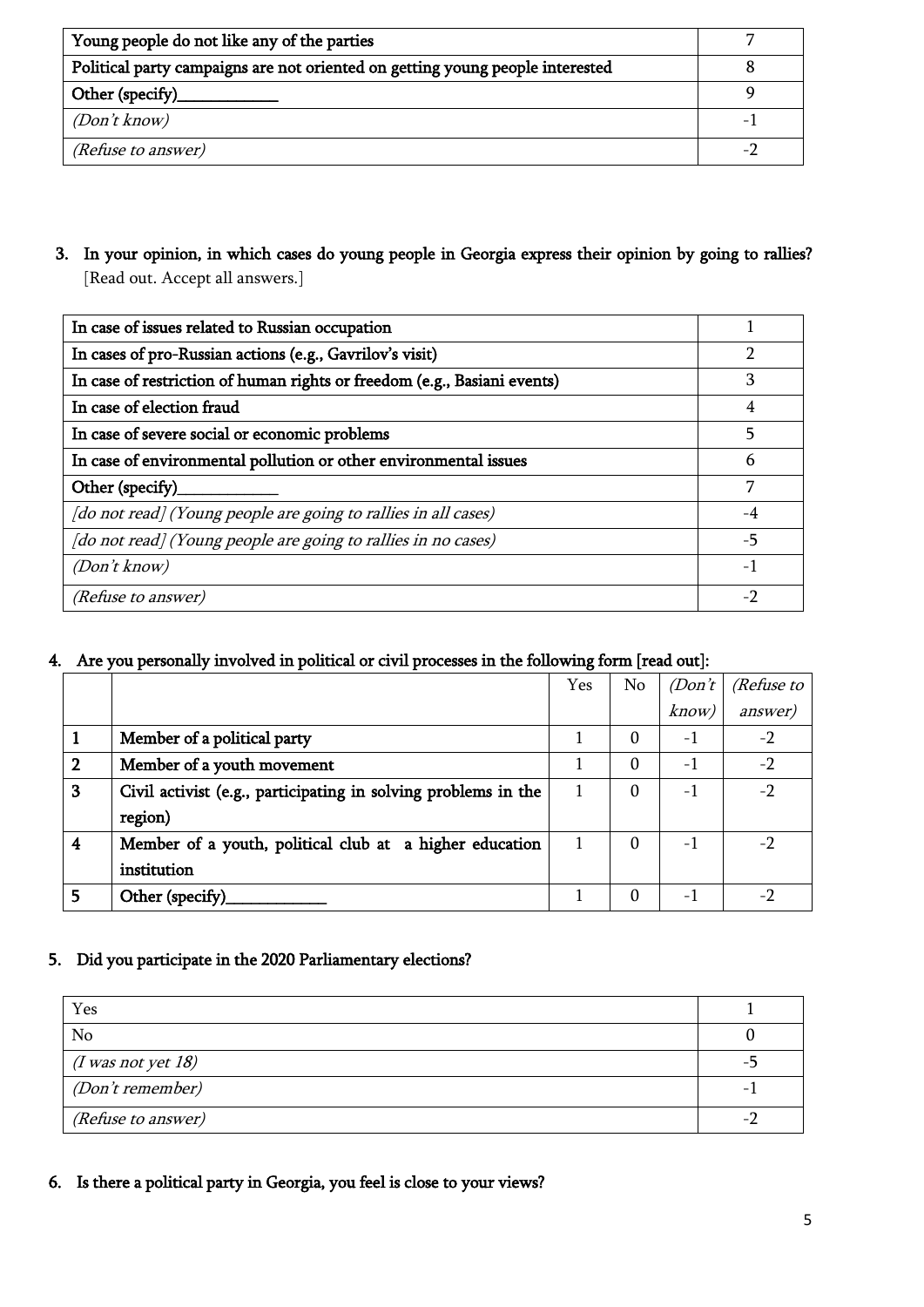| Yes                                                 |  |
|-----------------------------------------------------|--|
| No                                                  |  |
| (There is a party, which partially shares my views) |  |
| (Don't know)                                        |  |
| (Refuse to answer)                                  |  |

# 7. From the list, what is the most valuable to you? [Read out, accept up to three answers]

| Personal safety                 |                |
|---------------------------------|----------------|
| Country's security              | $\overline{2}$ |
| Human rights                    | 3              |
| Economic prosperity             | 4              |
| De-occupation of the country    | 5              |
| Equality                        | 6              |
| Rule of law                     | 7              |
| <b>Environmental protection</b> | 8              |
| Religious belief                | 9              |
| Other (specify)                 | 10             |
| [Do not read] (Everything)      | -4             |
| [Do not read] (Nothing)         | $-5$           |
| (Don't know)                    | $-1$           |
| (Refuse to answer)              | $-2$           |

## Domestic policy

# 8. [Rotation] What are the three main issues facing Georgia? [Read out. Accept up to three answers]

|                         | Economic and/or social issues (e.g., unemployment, job loss) |
|-------------------------|--------------------------------------------------------------|
| 2                       | Human rights and democracy                                   |
| 3                       | Healthcare (including Covid)                                 |
| $\overline{\mathbf{4}}$ | <b>Environmental protection</b>                              |
| 5                       | Education                                                    |
| 6                       | Crime                                                        |
| 7                       | Territories of Abkhazia and South Ossetia/ Occupation        |
| 8                       | Threat of further violation of Georgian territories          |
| 9                       | Threat of changing pro-western foreign policy                |
| 10                      | Destabilization in the country                               |
| 11                      | Lack of opportunities for personal development               |
| 12                      | Other (specify)                                              |
| -4                      | [Do not read] ( <i>Everything</i> )                          |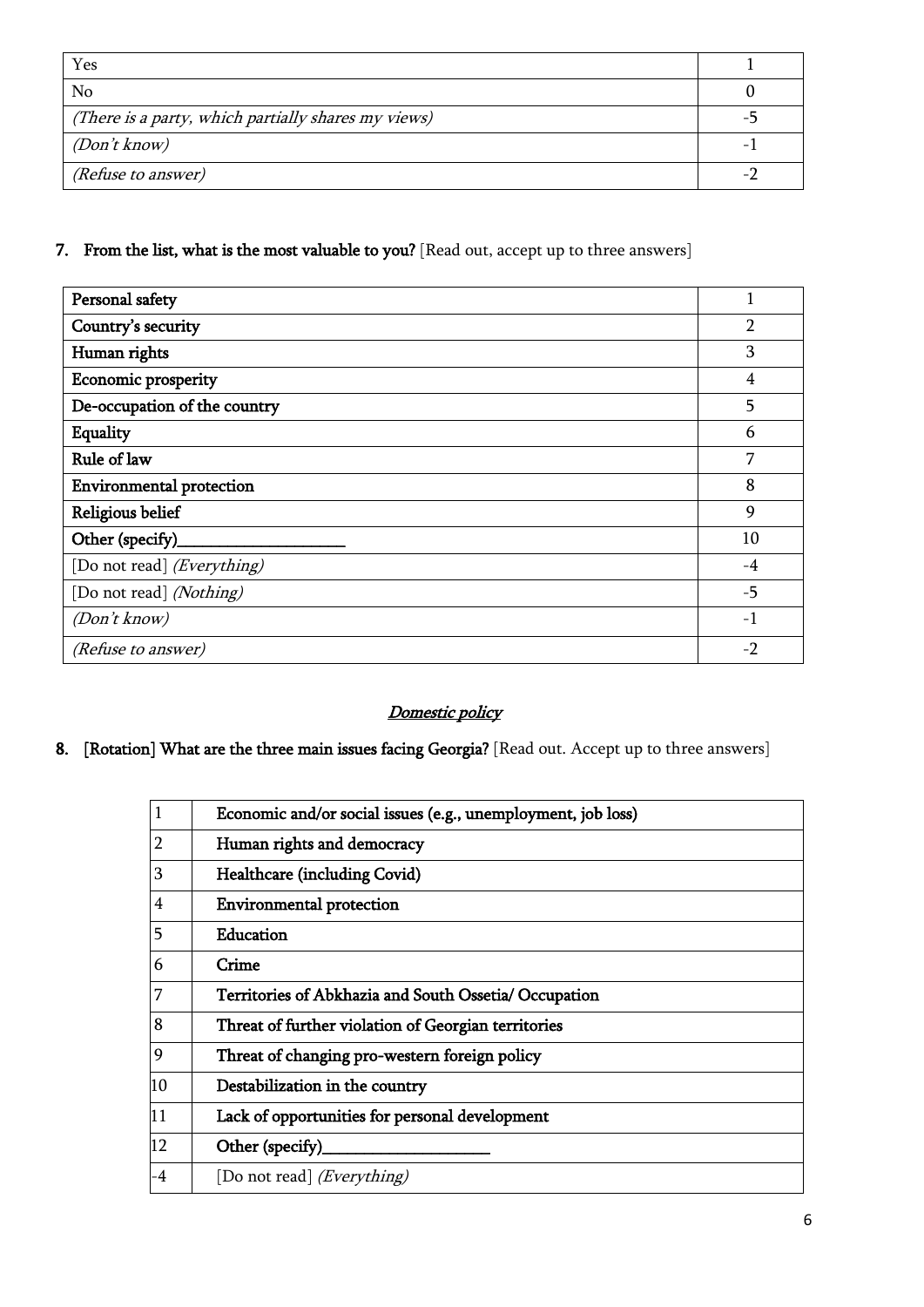| [Do not read] (There are no problems in Georgia) |
|--------------------------------------------------|
| (Don't know)                                     |
| (Refuse to answer)                               |

9. [Rotation] In your opinion, development of which field should the government support in the first place?

[Read out the options. Accept up to three answers]

| Agriculture                     | $\mathbf{1}$   |
|---------------------------------|----------------|
| High technologies               | $\overline{2}$ |
| Tourism                         | 3              |
| <b>Science</b>                  | $\overline{4}$ |
| Engineering                     | 5              |
| Education                       | 6              |
| Medical field/Healthcare        | 7              |
| <b>Business</b>                 | 8              |
| Culture                         | 9              |
| Sport                           | 10             |
| Social protection               | 11             |
| Defense                         | 12             |
| Infrastructure                  | 13             |
| <b>Environmental protection</b> | 14             |
| Other (specify)                 | 15             |
| [Do not read] (Every field)     | $-4$           |
| [Do not read] (None)            | $-5$           |
| (Don't know)                    | $-1$           |
| (Refuse to answer)              | $-2$           |

### 10. Human rights in Georgia are…[read out]

| Mostly protected    |   |
|---------------------|---|
| Partially protected |   |
| Not protected       |   |
| (Don't know)        | - |
| (Refuse to answer)  |   |

11. In your opinion, what is the attitude of young people towards the Institute of Thieves in Law compared to the period before 2012? The Institute of Thieves in Law is ... [read out]

| N<br>$\ddotsc$ |  |
|----------------|--|
|                |  |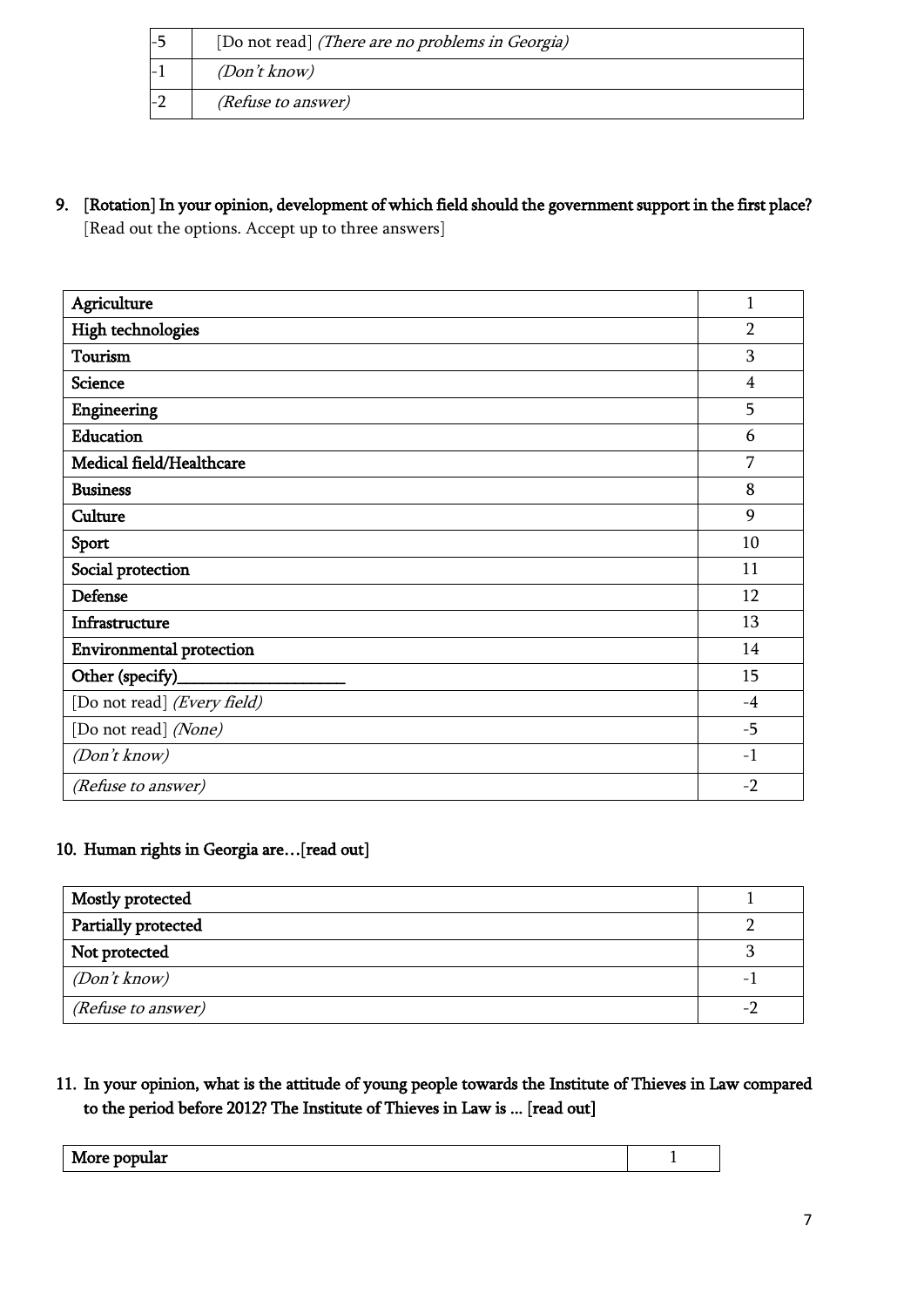| As popular as it was                                               |  |
|--------------------------------------------------------------------|--|
| As unpopular as it was                                             |  |
| Less popular                                                       |  |
| [do not read] (don't know what the institute of Thieves in law is) |  |
| (Don't know)                                                       |  |
| (Refuse to answer)                                                 |  |

12. If you had the opportunity, in which country would you go to work legally? [Do not read out. Correspond. Accept all answers]

| Germany                    | $\mathbf{1}$   |
|----------------------------|----------------|
| France                     | $\overline{2}$ |
| Italy                      | 3              |
| Spain                      | $\overline{4}$ |
| Greece                     | 5              |
| <b>USA</b>                 | 6              |
| Russia                     | 7              |
| Turkey                     | 8              |
| Azerbaijan                 | 9              |
| Armenia                    | 10             |
| China                      | 11             |
| Israel                     | 12             |
| Other (specify)            | 13             |
| Other (specify)_           | 14             |
| Other (specify)            | 15             |
| [Do not read] (Everywhere) | $-4$           |
| [Do not read] (Nowhere)    | $-5$           |
| (Don't know)               | $-1$           |
| (Refuse to answer)         | $-2$           |

### 13. In your opinion, to what extent is the level of education in Georgian higher education institutions satisfactory?

| Completely satisfactory |  |
|-------------------------|--|
| Satisfactory            |  |
| Not satisfactory        |  |
| Not at all satisfactory |  |
| (Don't know)            |  |
| (Refuse to answer)      |  |

### 14. In your opinion, how big or small is the influence of the Orthodox Church on the population of Georgia?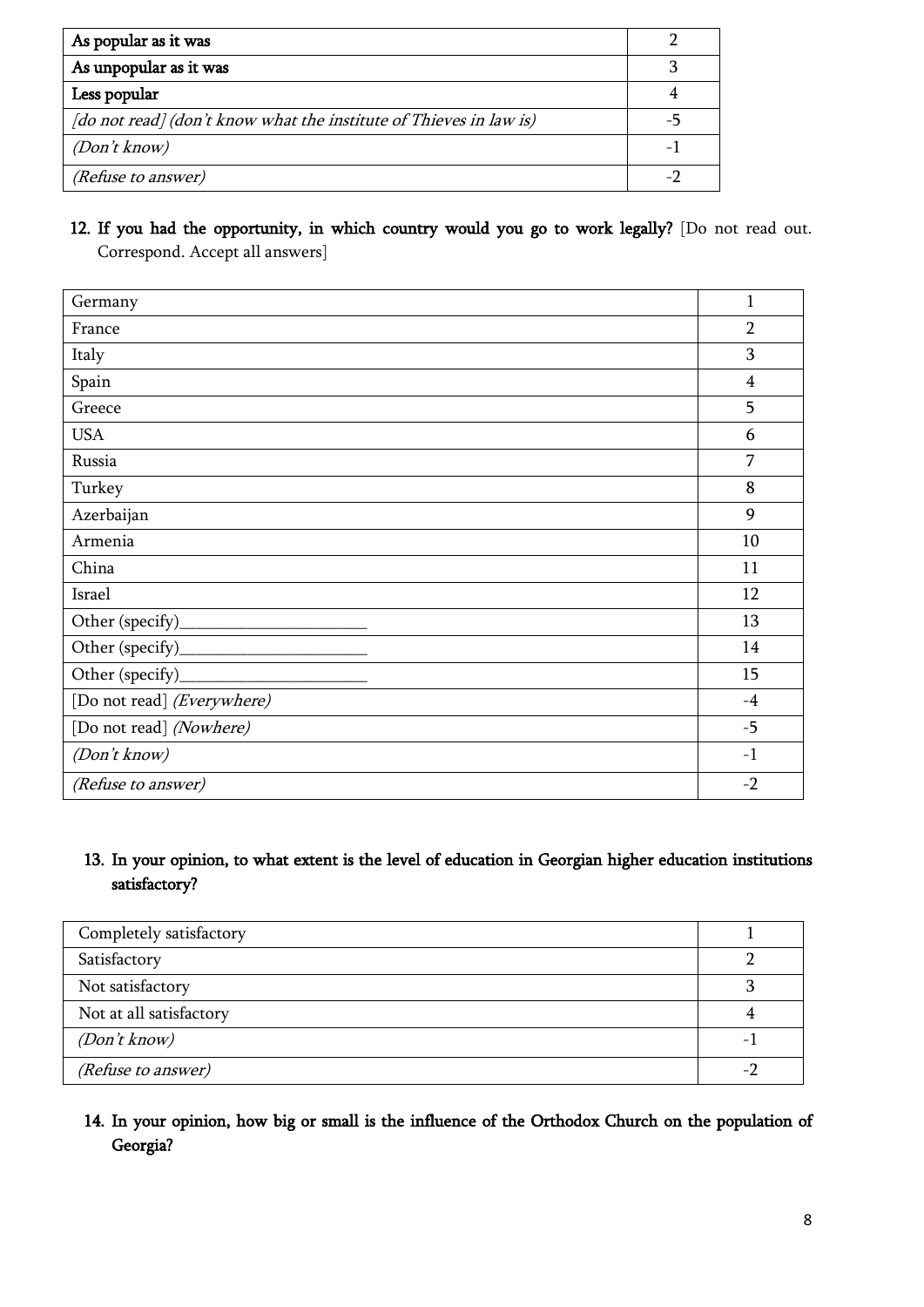| Very big influence   |  |
|----------------------|--|
| <b>Big influence</b> |  |
| Average              |  |
| Small influence      |  |
| No influence at all  |  |
| (Don't know)         |  |
| (Refuse to answer)   |  |

## 15. In your opinion, how big or small is the influence of Islam religion on the population of Georgia?

| Very big influence   |   |
|----------------------|---|
| <b>Big influence</b> |   |
| Average              |   |
| Small influence      |   |
| No influence at all  |   |
| (Don't know)         | - |
| (Refuse to answer)   |   |

## 16. In your opinion, should the Orthodox Church be financed from the state budget or not?

| Yes                                       |  |
|-------------------------------------------|--|
| No                                        |  |
| [do not read (yes, but with less amount)] |  |
| (Don't know)                              |  |
| (Refuse to answer)                        |  |

### 17. In your opinion, should other religious institutions/groups be financed from the state budget or not?

| Yes                       |   |
|---------------------------|---|
| No                        |   |
| (Don't know)              | - |
| <i>(Refuse to answer)</i> |   |

### Foreign policy

#### 18. How important is Georgia's integration into the European Union for you? [Read out]

| Very important  |  |
|-----------------|--|
| Quite important |  |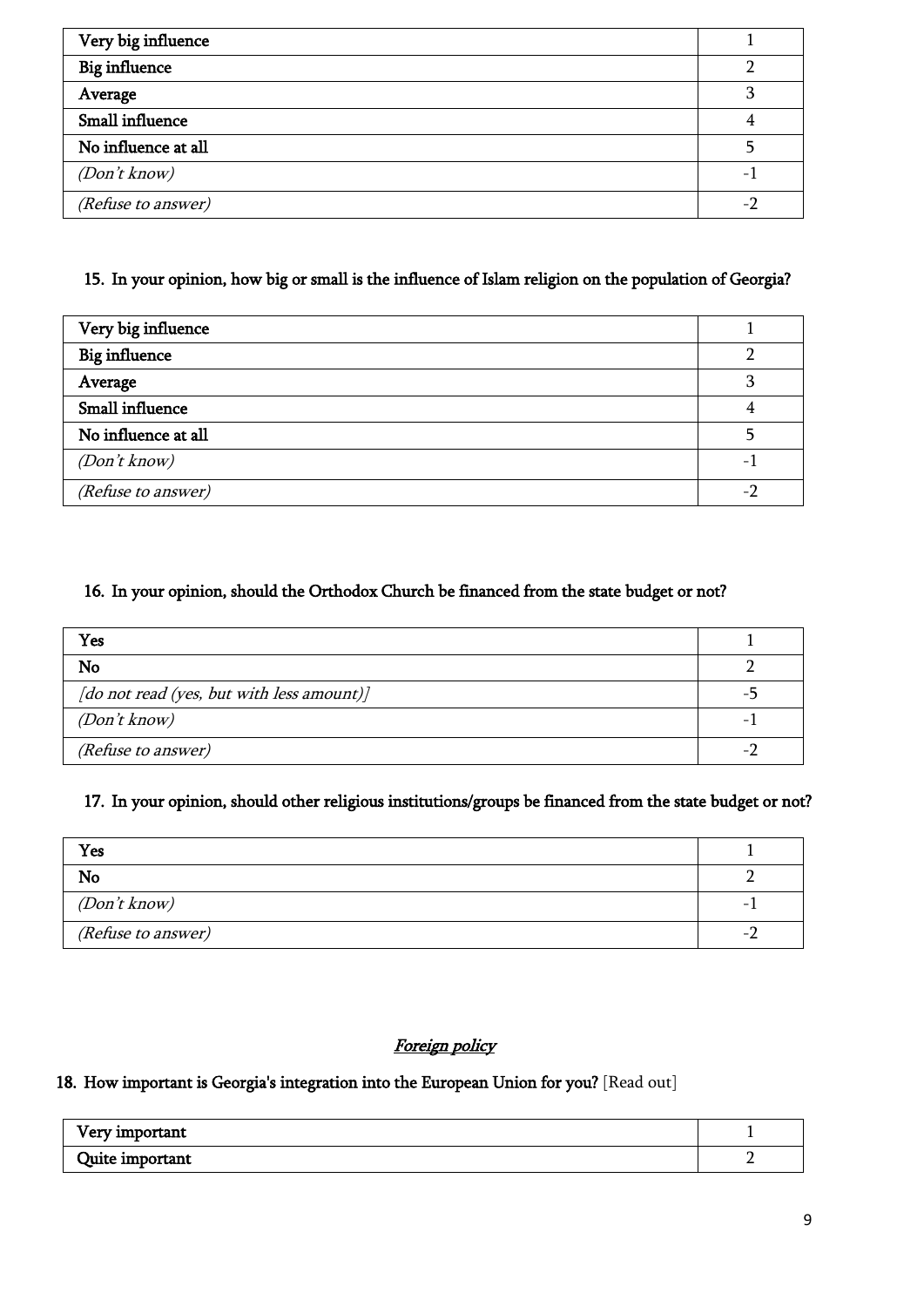| Not that important        |   |
|---------------------------|---|
| Not at all important      |   |
| (Don't know)              | - |
| <i>(Refuse to answer)</i> |   |

### 19. How important is Georgia's integration into NATO for you? [Read out]

| Very important            |  |
|---------------------------|--|
| Quite important           |  |
| Not that important        |  |
| Not at all important      |  |
| (Don't know)              |  |
| <i>(Refuse to answer)</i> |  |

# 20. In your opinion, in which direction is Georgia's foreign policy developing? [Read out]

| More towards Russia                     |  |
|-----------------------------------------|--|
| More towards the West                   |  |
| [do not read] (towards both directions) |  |
| [do not read] (in neither direction)    |  |
| (Don't know)                            |  |
| <i>(Refuse to answer)</i>               |  |

## 21. In your opinion, Georgia's policy towards Russia today is ... [Read out]

| Very accommodating/submissive           |  |
|-----------------------------------------|--|
| More accommodating/submissive than firm |  |
| <b>Neutral</b>                          |  |
| More firm than accommodating/submissive |  |
| Very firm                               |  |
| (Don't know)                            |  |
| <i>(Refuse to answer)</i>               |  |

## 22. How acceptable or unacceptable is Georgia's current policy towards Russia? [Read out]

| والممدم المرمولية<br>UК<br>table<br>onne<br>.<br>. |  |
|----------------------------------------------------|--|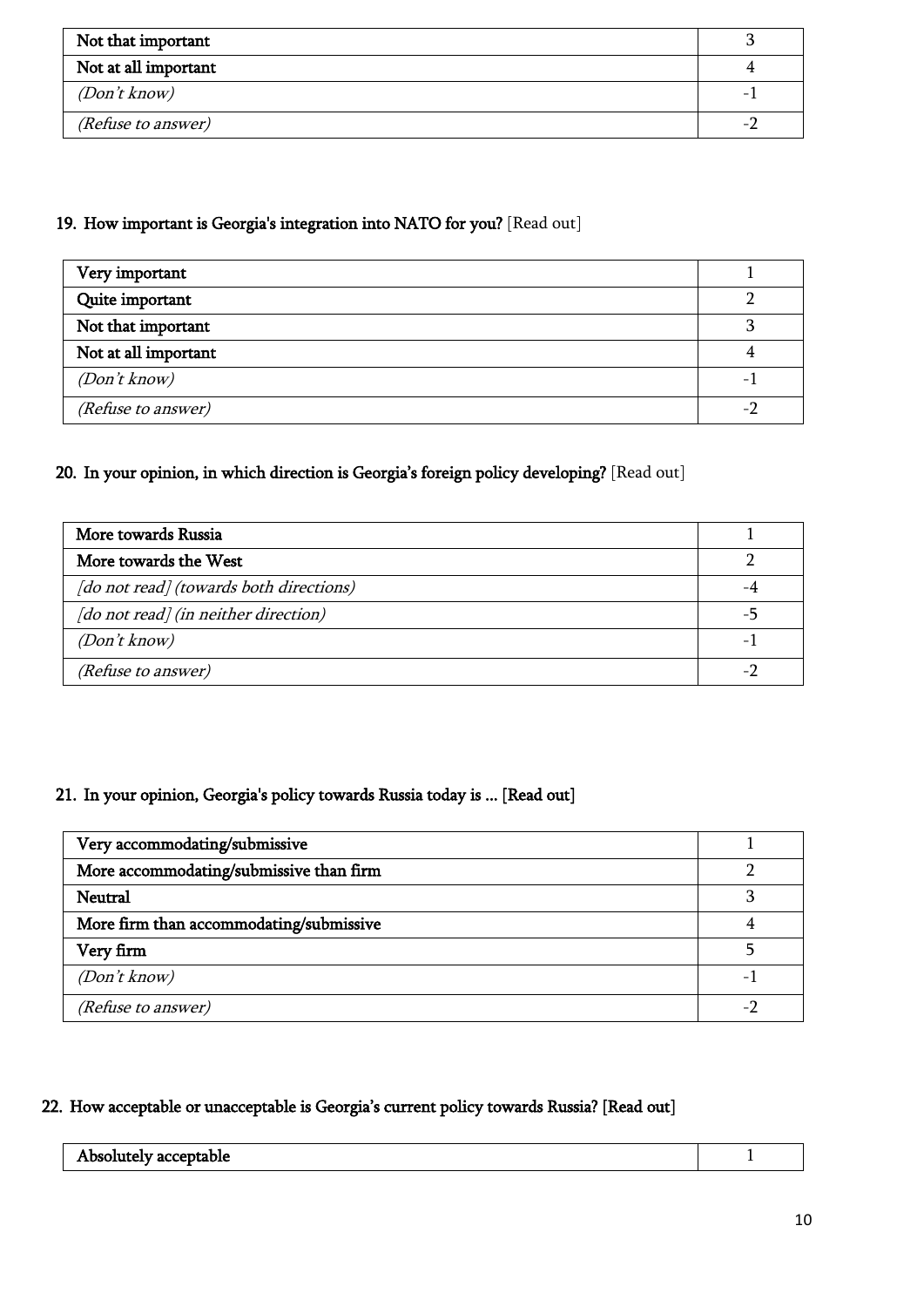| More acceptable, than unacceptable |  |
|------------------------------------|--|
| More unacceptable, than acceptable |  |
| Not at all acceptable              |  |
| (Don't know)                       |  |
| <i>(Refuse to answer)</i>          |  |

#### 23. In your opinion, which country is Georgia's main political partner?

\_\_\_\_\_\_\_\_\_\_\_\_\_\_\_\_\_\_\_\_\_\_\_\_\_\_\_\_\_\_\_\_\_\_\_

\_\_\_\_\_\_\_\_\_\_\_\_\_\_\_\_\_\_\_\_\_\_\_\_\_\_\_\_\_\_\_\_\_\_\_

[Interviewer: Write down the country. Accept only one answer.]

| None                      |                          |
|---------------------------|--------------------------|
| All                       | - 1                      |
| (Don't know)              | $\overline{\phantom{m}}$ |
| <i>(Refuse to answer)</i> | $\overline{\phantom{0}}$ |

#### 24. In your opinion, which country is Georgia's main political enemy?

[Interviewer: Write down the country. Accept only one answer.]

| <b>None</b>               |                          |
|---------------------------|--------------------------|
| All                       | $-1$                     |
| <i>(Don't know)</i>       | $\overline{\phantom{0}}$ |
| <i>(Refuse to answer)</i> | $\overline{\phantom{0}}$ |

#### Occupied territories

25. In your opinion, how effective or ineffective is Georgia's current policy of returning the occupied territories? [Read out]

| Very effective                                                           |  |
|--------------------------------------------------------------------------|--|
| Quite effective                                                          |  |
| Not so effective                                                         |  |
| Very ineffective                                                         |  |
| [do not read] (There is no policy of returning the occupied territories) |  |
| (Don't know)                                                             |  |
| (Refuse to answer)                                                       |  |

### 26. How often do you interact with people currently living in Abkhazia or the South Ossetia / Tskhinvali region (including both personal and online communication)? [Read out]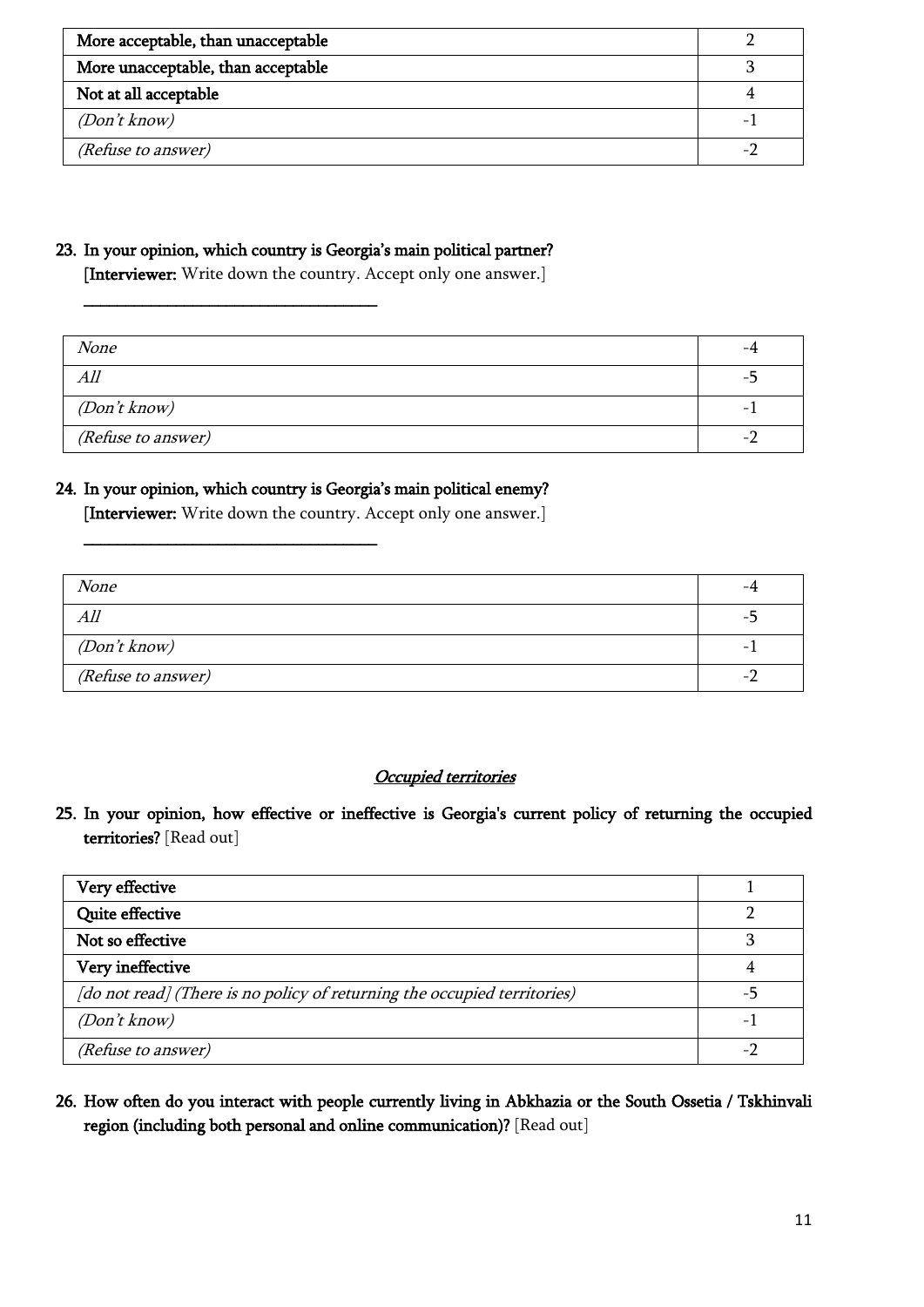[Interviewer: The question is not about IDPs from Abkhazia or the South Ossetia /Tskhinvali region, but about people currently living in those areas]

| Very often         |   |
|--------------------|---|
| Often              |   |
| Sometimes          |   |
| Rarely             |   |
| <b>Never</b>       |   |
| (Don't know)       | - |
| (Refuse to answer) |   |

#### 27. How often do you receive information about the ongoing processes/events in Abkhazia? [Read out]

| Very often         |                          |
|--------------------|--------------------------|
| Often              |                          |
| <b>Sometimes</b>   | רי                       |
| Rarely             |                          |
| <b>Never</b>       |                          |
| (Don't know)       | $\overline{\phantom{0}}$ |
| (Refuse to answer) | $-2$                     |

### 28. How often do you receive information about the ongoing processes/events in the South Ossetia/Tskhinvali region? [Read out]

| Very often         |     |
|--------------------|-----|
| Often              |     |
| <b>Sometimes</b>   |     |
| Rarely             |     |
| <b>Never</b>       |     |
| (Don't know)       | - 1 |
| (Refuse to answer) |     |

[Ask question 29 only if in question 27 or 28 the respondent answered "very often", "often", "sometimes" or "rarely"]

### 29. What is/are your main source(s) of information regarding the ongoing events in Abkhazia/South Ossetia?

[Do not read out the answer options. Correspond. Accept two answers]

| Television (excluding online transmissions)        |
|----------------------------------------------------|
| Newspapers/News magazines (except online editions) |
| Radio (excluding online transmissions)             |
| Websites of media sources                          |